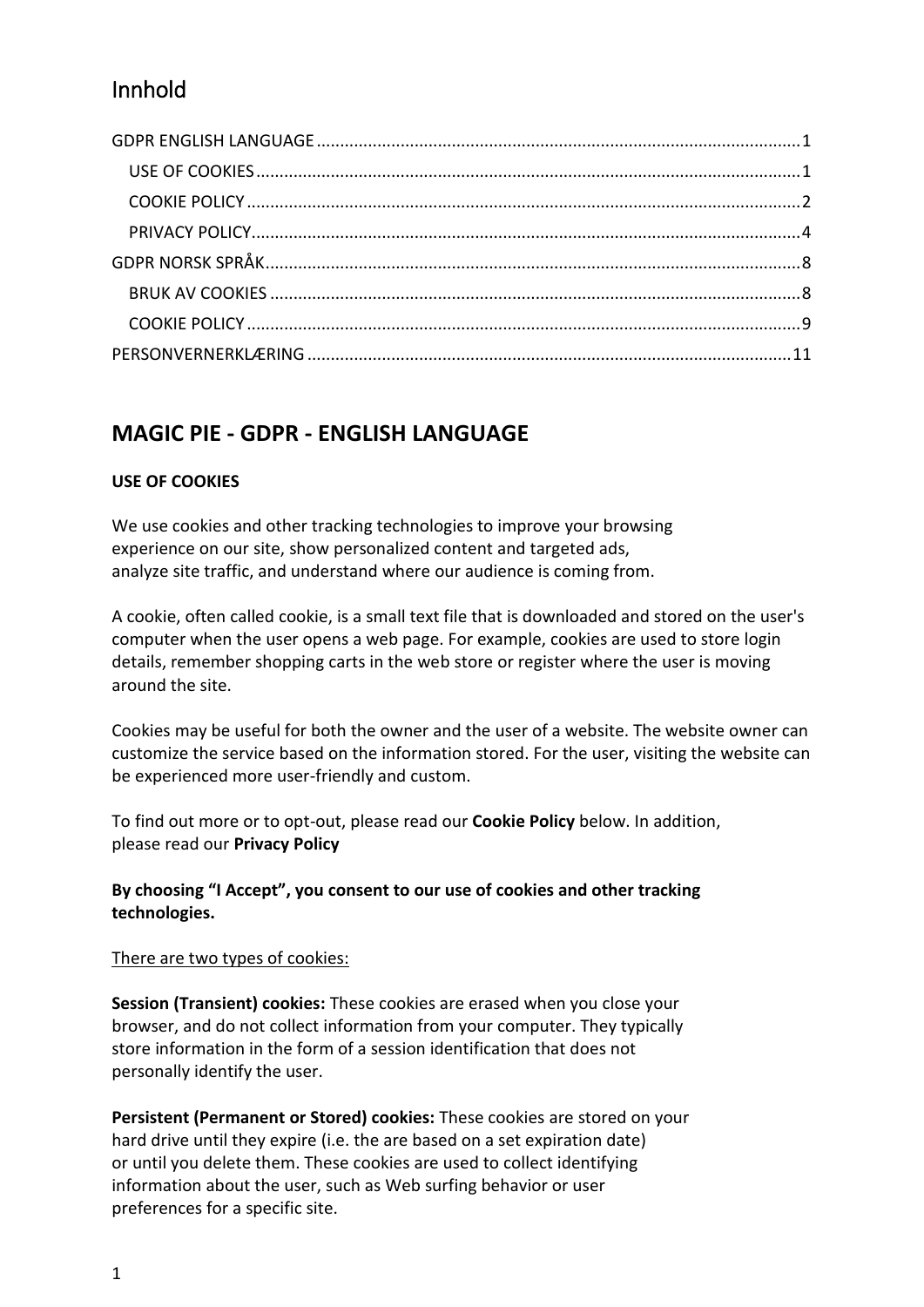### **Cookies in use:**

| <b>COOKIE NAME</b>          | <b>LIFE SPAN</b>       | <b>PURPOSE</b>                   |
|-----------------------------|------------------------|----------------------------------|
| svSession                   | Persistent             | Identifies unique visitors and   |
|                             |                        | tracks a visitor's sessions on a |
|                             |                        | site                             |
| hs                          | Session                | Security                         |
| <b>XSRF/TOKEN</b>           | Persistent             | Security                         |
| smSession                   | Persistent (Two weeks) | Persistent                       |
| <b>TSxxxxxxxx</b>           | Persistent             | Security                         |
| (where x is replaced with a |                        |                                  |
| random series of numbers    |                        |                                  |
| and letters)                |                        |                                  |
| TSxxxxxxxx d                | Persistant             | Security                         |
| (where x is replaced with a |                        |                                  |
| random series of numbers    |                        |                                  |
| and letters)                |                        |                                  |

## <span id="page-1-0"></span>**COOKIE POLICY**

This is the Cookie Policy for Magic Pie, accessible from [www.magicpie.no](http://www.magicpie.no/)

#### **What Are Cookies**

As is common practice with almost all professional websites this site uses cookies, which are tiny files that are downloaded to your computer, to improve your experience. This page describes what information they gather, how we use it and why we sometimes need to store these cookies. We will also share how you can prevent these cookies from being stored however this may downgrade or 'break' certain elements of the sites functionality. For more general information on cookies see the Wikipedia article on HTTP Cookies.

#### **How We Use Cookies**

We use cookies for a variety of reasons detailed below. Unfortunately in most cases there are no industry standard options for disabling cookies without completely disabling the functionality and features they add to this site. It is recommended that you leave on all cookies if you are not sure whether you need them or not in case they are used to provide a service that you use.

#### **Disabling Cookies**

You can prevent the setting of cookies by adjusting the settings on your browser (see your browser Help for how to do this). Be aware that disabling cookies will affect the functionality of this and many other websites that you visit. Disabling cookies will usually result in also disabling certain functionality and features of the this site. Therefore it is recommended that you do not disable cookies.

#### **The Cookies We Set**

#### Account related cookies

If you create an account with us then we will use cookies for the management of the signup process and general administration. These cookies will usually be deleted when you log out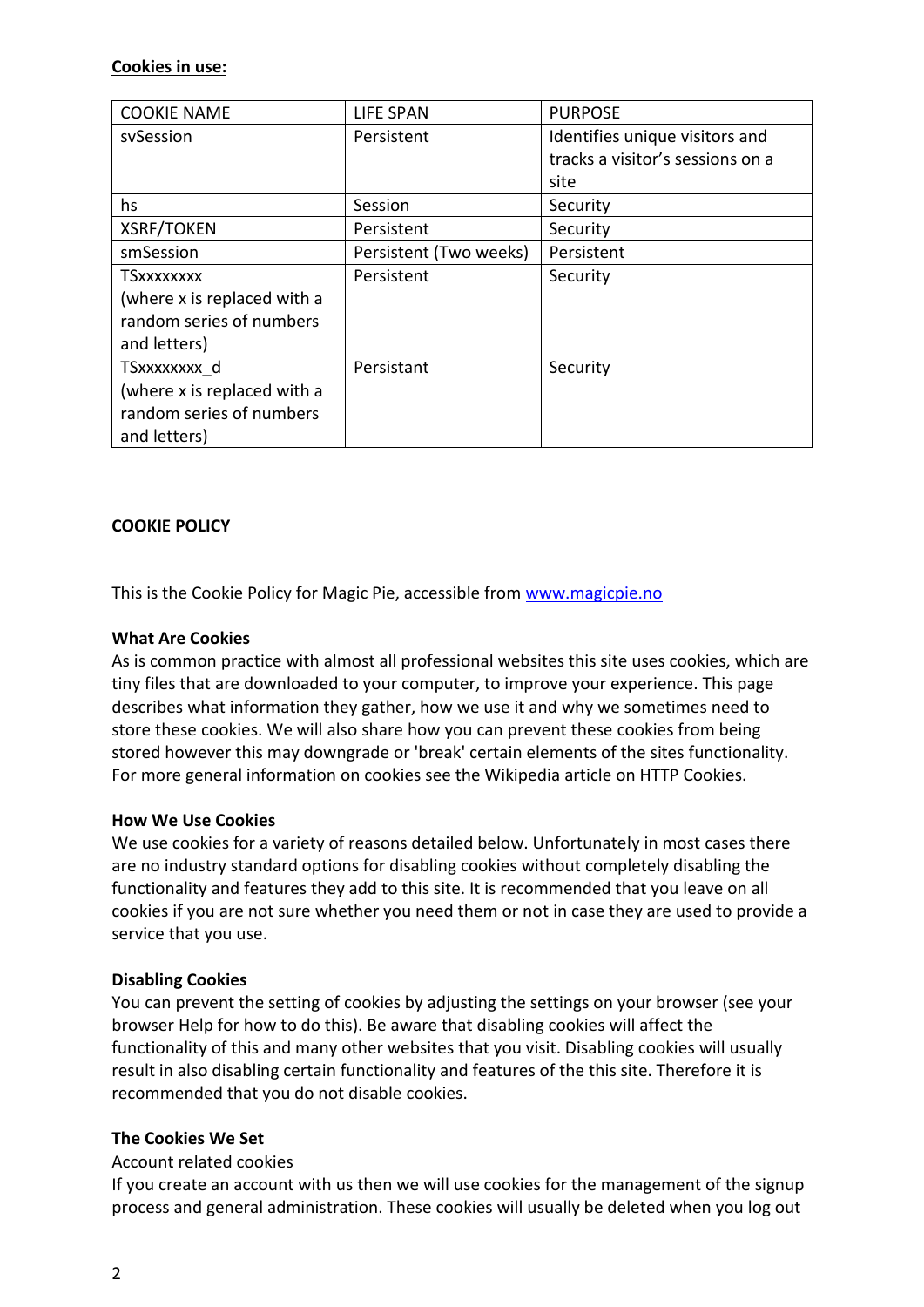however in some cases they may remain afterwards to remember your site preferences when logged out.

## Login related cookies

We use cookies when you are logged in so that we can remember this fact. This prevents you from having to log in every single time you visit a new page. These cookies are typically removed or cleared when you log out to ensure that you can only access restricted features and areas when logged in.

## Email newsletters related cookies

This site offers newsletter or email subscription services and cookies may be used to remember if you are already registered and whether to show certain notifications which might only be valid to subscribed/unsubscribed users.

## Orders processing related cookies

This site offers e-commerce or payment facilities and some cookies are essential to ensure that your order is remembered between pages so that we can process it properly.

## Surveys related cookies

From time to time we offer user surveys and questionnaires to provide you with interesting insights, helpful tools, or to understand our user base more accurately. These surveys may use cookies to remember who has already taken part in a survey or to provide you with accurate results after you change pages.

## Forms related cookies

When you submit data to through a form such as those found on contact pages or comment forms cookies may be set to remember your user details for future correspondence.

## Site preferences cookies

In order to provide you with a great experience on this site we provide the functionality to set your preferences for how this site runs when you use it. In order to remember your preferences we need to set cookies so that this information can be called whenever you interact with a page is affected by your preferences.

## **Third Party Cookies**

In some special cases we also use cookies provided by trusted third parties. The following section details which third party cookies you might encounter through this site.

This site uses Google Analytics which is one of the most widespread and trusted analytics solution on the web for helping us to understand how you use the site and ways that we can improve your experience. These cookies may track things such as how long you spend on the site and the pages that you visit so we can continue to produce engaging content.

For more information on Google Analytics cookies, see the official Google Analytics page. Third party analytics are used to track and measure usage of this site so that we can continue to produce engaging content. These cookies may track things such as how long you spend on the site or pages you visit which helps us to understand how we can improve the site for you.

From time to time we test new features and make subtle changes to the way that the site is delivered. When we are still testing new features these cookies may be used to ensure that you receive a consistent experience whilst on the site whilst ensuring we understand which optimisations our users appreciate the most.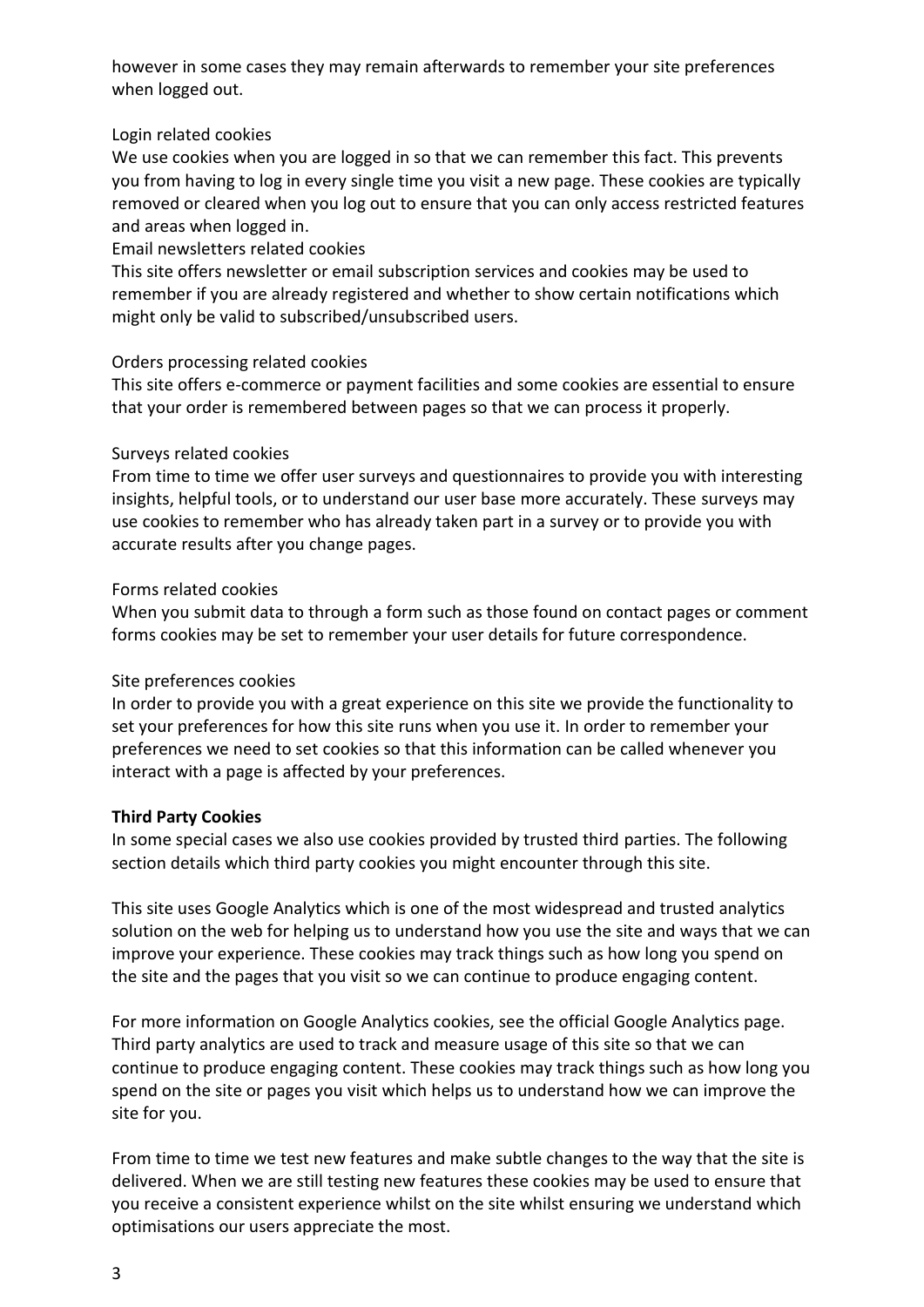As we sell products it's important for us to understand statistics about how many of the visitors to our site actually make a purchase and as such this is the kind of data that these cookies will track. This is important to you as it means that we can accurately make business predictions that allow us to monitor our advertising and product costs to ensure the best possible price.

Several partners advertise on our behalf and affiliate tracking cookies simply allow us to see if our customers have come to the site through one of our partner sites so that we can credit them appropriately and where applicable allow our affiliate partners to provide any bonus that they may provide you for making a purchase.

We also use social media buttons and/or plugins on this site that allow you to connect with your social network in various ways. For these to work the following social media sites including; {List the social networks whose features you have integrated with your site?:12}, will set cookies through our site which may be used to enhance your profile on their site or contribute to the data they hold for various purposes outlined in their respective privacy policies.

### **More Information**

Hopefully that has clarified things for you and as was previously mentioned if there is something that you aren't sure whether you need or not it's usually safer to leave cookies enabled in case it does interact with one of the features you use on our site. This Cookies Policy was created with the help of the [GDPR Cookies Policy Generator](https://cookiepolicygenerator.com/)

However if you are still looking for more information then you can contact us through one of our preferred contact methods: Email: [magicpie@magicpie.no](mailto:magicpie@magicpie.no)

## <span id="page-3-0"></span>**PRIVACY POLICY**

#### Introduction

This Privacy Statement applies to Magic Pie and explains why we collect information about you, how we use this information and how we take into account your privacy.

Magic Pie, at the chairman of the board, is the managing director of the processing of personal data. The statement contains information that you require when collecting information from our web sites (Personal Information Act section 19) and general information about how we treat personal data (Personal Data Act section 18, paragraph 1).

Magic Pi's basis for processing personal data will vary, but pursuant to section 8 (a) and (b) of the Personal Information Act, it will consist of the consent of the data subject or because it is required by law. Furthermore, it may be necessary to process personal data to fulfill an agreement with the registered person or to fulfill a legal obligation. Consent to processing personal data may be withdrawn at any time pursuant to Article 13 (2) (c) of the GDPR.

#### About personal information and regulations

Personal information is information and assessments that can be linked to an identifiable individual. This may be name, address, phone number, email address, IP address and purchase and behavior history.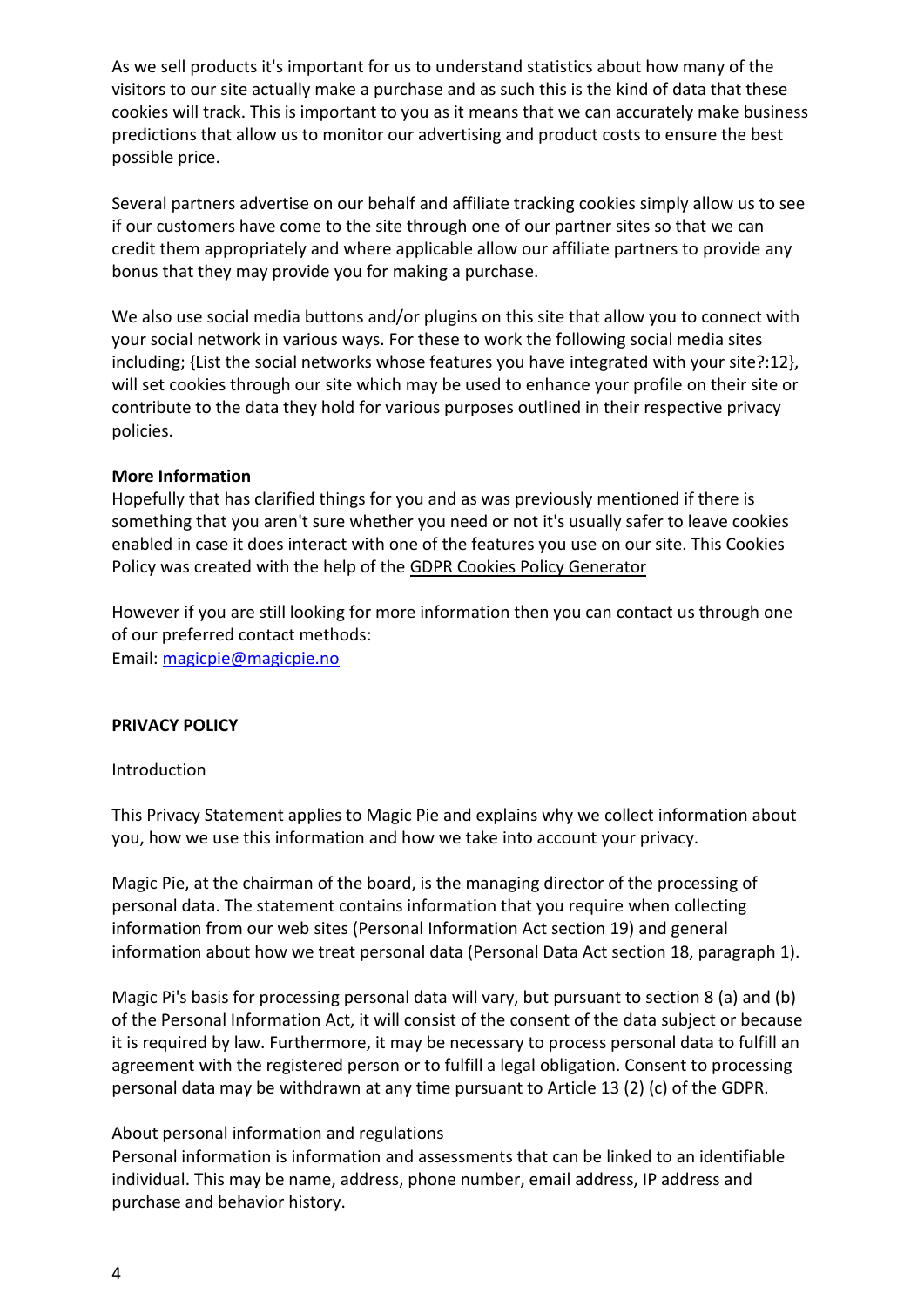All processing of personal data, such as collection, registration, storage and extradition is subject to separate rules, including the Personal Information Act. It is the chairman who is responsible for the treatment in accordance with the rules of the law. The Data Inspectorate supervises compliance with the law.

### What kind of information do we collect?

In order to deliver as good services as possible, we rely on collecting various types of information, including personal information about you. Below is an overview of how we typically collect personal information and what information this typically is. We do not collect sensitive information.

#### Information you provide to us

When you register on our website, you must provide some information stored by us, such as name, email address, and mobile number. We will also save information when you contact us later. The information you provide can also be enriched using the help services or social media you give us access to.

Information we receive through the use of our services

When using our services, we record information about what services you use and how to use them. We collect information about:

Your device and your internet connection

We can record information about the device you use, such as mobile / PC, operating system, and browser manufacturer. We can also collect information about the connection to our services, such as IP addresses, network IDs, cookies, and unique identifiers.

#### Use of service or purchase

We record information about your use of the services, such as which pages you are in, when you are in the pages, and what features you have used on the pages.

#### Information we receive from other sources

We may receive information about you if you use any of the other services we offer on this site. We also work closely with third parties (such as business partners, technical services, payment services, and delivery services, advertising networks, analytics, search engines and credit information agencies) and may receive information about you from these. This also includes information that is publicly available.

#### Cookies and other content stored locally

When you use our services or are on our website, cookies and other data are stored that can be read by us later.

#### Automatic reviews

Through analysis of your purchases and behaviors, automatic categorization of you as a customer can be deduced.

What is the information used for? We use personal information for the following purposes:

## To deliver and improve our services

We use personal information to deliver our services to you. For example, we need personal information to enable you to log in to our pages and, if relevant, to pay for services. We also use personal information to ensure the best possible user experience for you, including by customizing the display of the content of your screen / device and ensuring the fastest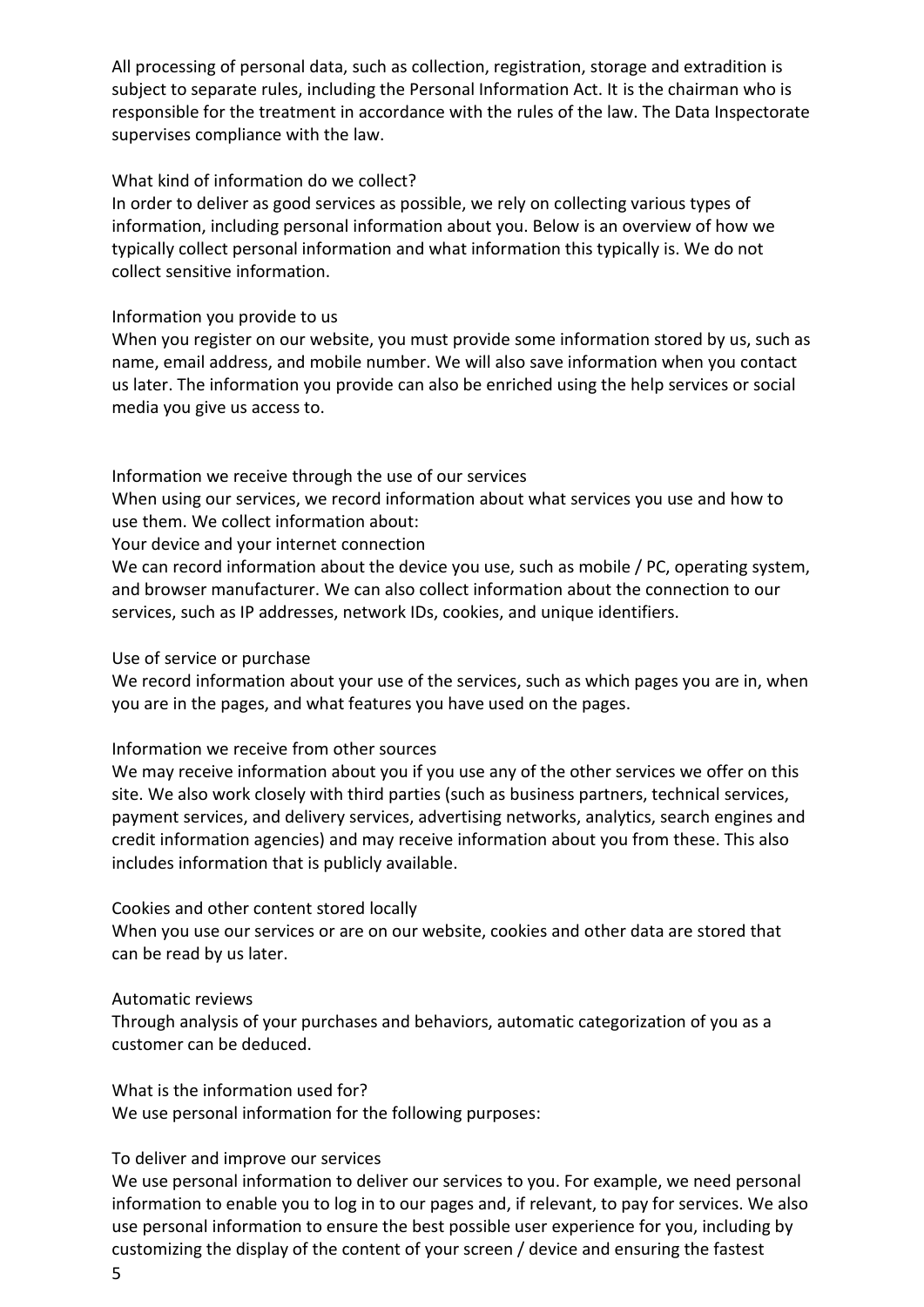possible loading of the pages.

To customize the services, provide recommendations and relevant marketing We would like to provide you with recommendations, product information and service adjustments that are most relevant to you. This will both be given based on your own behavior, for example. Based on the products and services you've used or purchased, ads you've clicked on, or articles you've read, and based on the behavior of other users with similar usage patterns like you.

## To improve digital communication and advertising

We use your personal information to improve our advertising. By creating a profile With us, you agree to targeted advertising through programmatic purchases and targeted advertising through social media where your personal data will be used in the purchase of such advertising.

## To prepare statistics and understand market trends

We prepare statistics and chart market trends. We do this to improve and further develop our product offerings and services. As far as practicable, we try to do this with anonymous information without knowing that the information is specifically linked to you.

### To prevent abuse of our services

We use personal information to prevent abuse of our services. Abuse may be an attempt to log in to someone else's accounts, attempted fraud, spamming, hot, malicious and other acts prohibited by Norwegian law.

### Sharing of information

Magic Pie shares in some cases personal information with other companies that perform services on our behalf. This is first and foremost to give you a safer and better shopping experience. Here are the most important examples:

## When others perform services on our behalf

For example, web and marketing agencies to run the online store and show you targeted marketing as well as create campaigns. These are not allowed to use this personal information for anything other than performing services for Magic Pie.

#### Suspected offenses

information may be provided to public authorities upon request. We will also be able to disclose information on suspicion of fraud, or information necessary to resolve specific disputes.

Deletion of personal data We are required by law to keep certain personal information. Examples of this are: Law on accounting Order data according to right of withdrawal Order data according to guarantees.

You are bound to be able to delete all our information about you if you are not required to store them. You can contact this in order to cancel your customer relationship by e-mail, to: magicpie@magicpie.no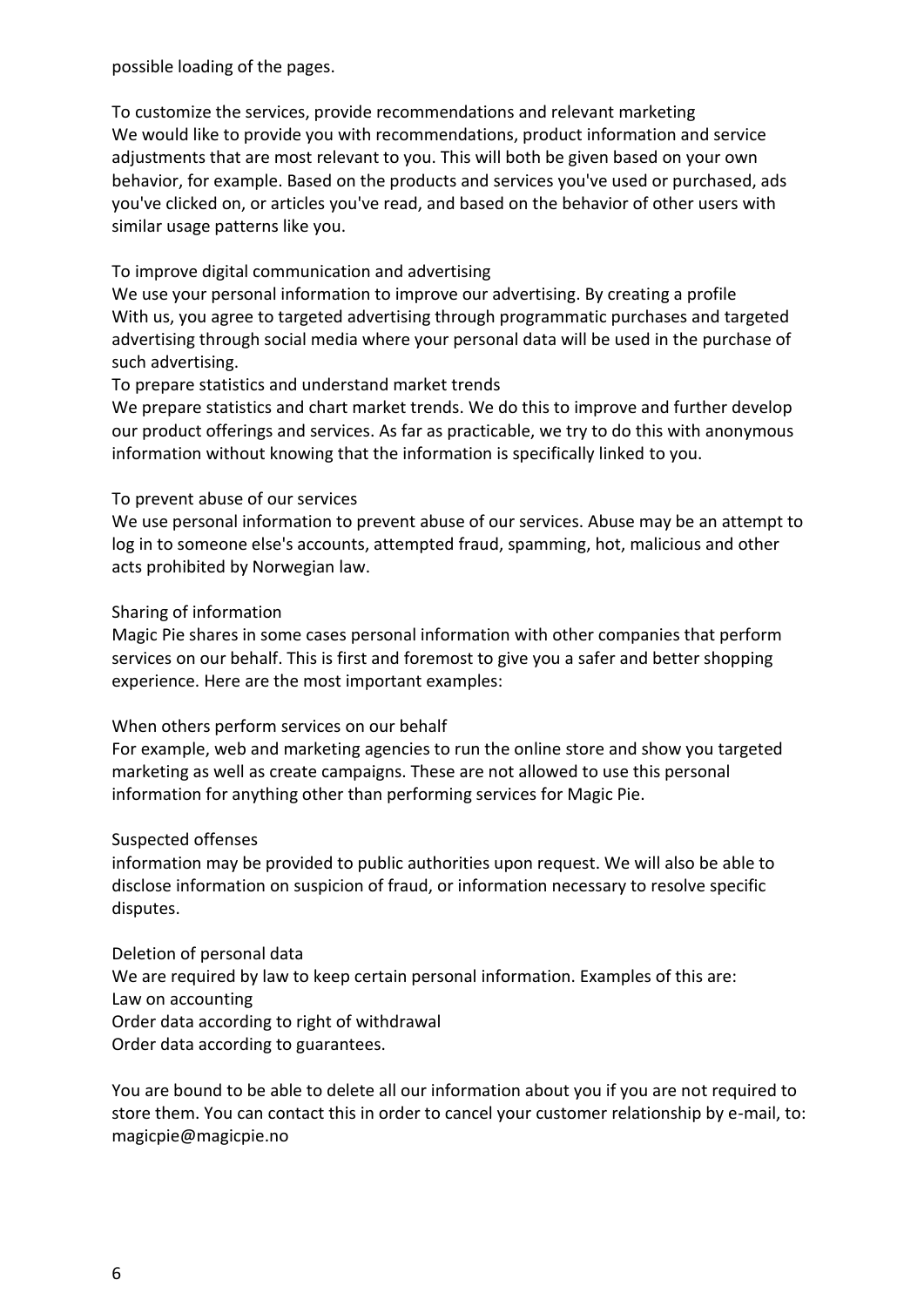## Security of personal data

We use appropriate security measures to protect personal information under our control against unauthorized access, retrieval, use, disclosure, disclosure, copying, modification or disposal.

### **Especially about e-mail and SMS marketing**

If you have an active customer relationship with us, we may send you e-mail marketing or other electronic communication methods in accordance with section 15 of the Marketing Act. This includes newsletters and other inquiries regarding content, services, offers, promotions and events from us via email, phone, SMS and social media.

However, if you do not have an active customer relationship, we will only send such marketing if you have given us consent. Your personal data can also be used to customize this communication. You can easily sign up for marketing requests through the unsubscribe feature in your emails / text messages at any time.

Changes to the Privacy Statement We may periodically update or change the privacy statement. In case of major changes, we will inform you about this.

Right to complain You have the right to appeal to a supervisory authority, here the Data Inspectorate, pursuant to GDPR Article 13 (2) letter d.

Contact information

If you have questions about our privacy statement or our use of personal information, please contact us at [magicpie@magicpie.no](mailto:magicpie@magicpie.no)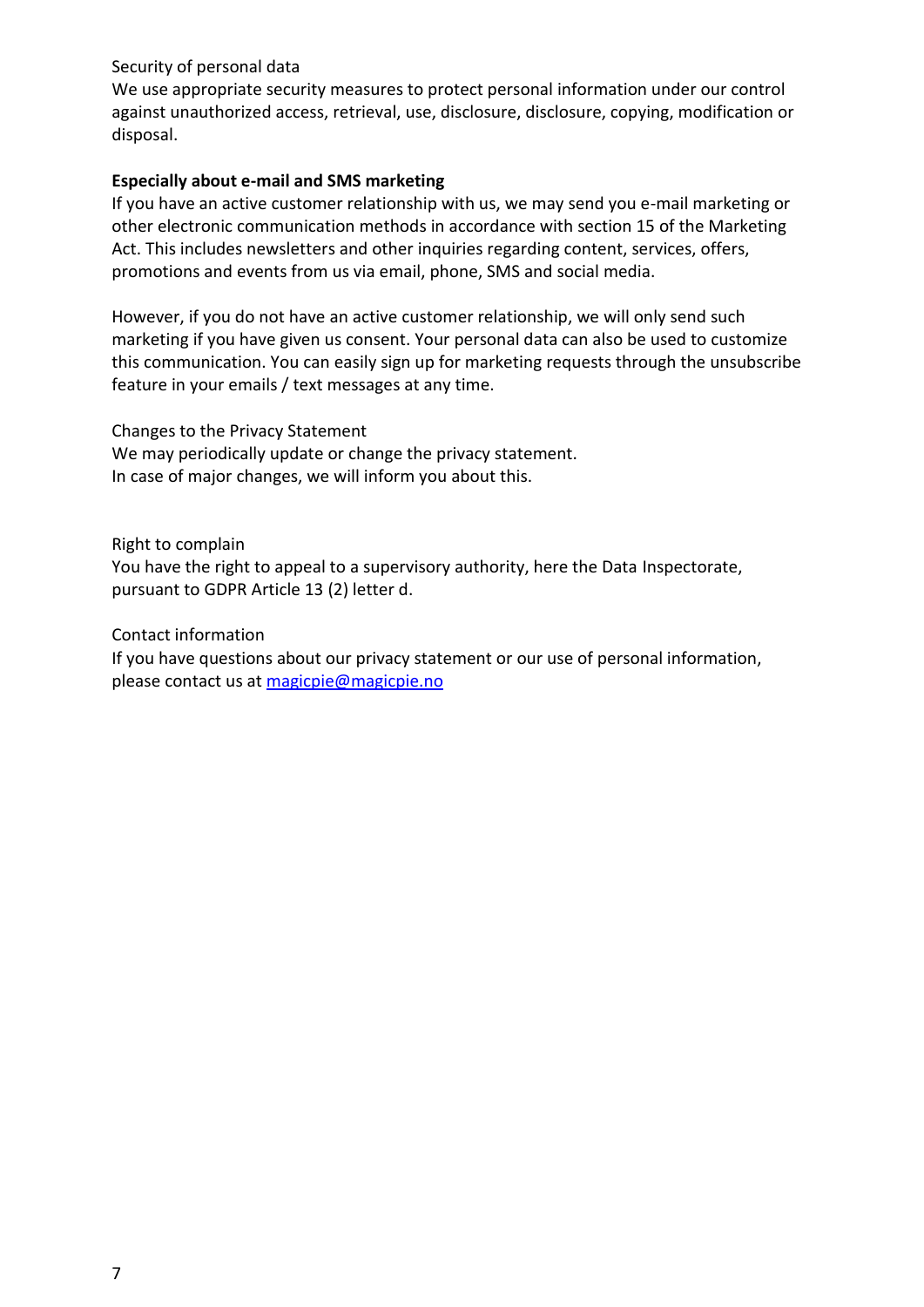# <span id="page-7-0"></span>**MAGIC PIE - GDPR - NORSK SPRÅK**

## <span id="page-7-1"></span>**BRUK AV COOKIES**

Vi bruker cookies (informasjonskapsler) og annen sporingsteknologi for å gi deg den beste opplevelsen og surfingen på våre nettsider, tilpasse annonser, analysere trafikk på nettstedet, og forstå hvor publikum kommer fra. Vi selger ikke informasjonen din. Du kan når som helst trekke tilbake ditt samtykke. Ved å klikke **«Jeg aksepterer»** godkjenner du bruk av informasjonskapsler og andre sporingsteknologier.

En informasjonskapsel, ofte kalt cookie, er en liten tekstfil som lastes ned og lagres på brukers datamaskin når brukeren åpner en nettside. Informasjonskapselen brukes for eksempel til å lagre innloggingsdetaljer, huske handlekurv i nettbutikken eller registrere hvor brukeren beveger seg rundt på nettstedet.

Informasjonskapsler kan være nyttig både for eieren og brukeren av en nettside. Eieren av nettsiden kan tilpasse tjenesten ut fra informasjonen som lagres. For brukeren kan besøk på nettsiden oppleves mer brukervennlig og tilpasset.

For å finne ut mer eller å melde deg ut, vennligst les vår **cookie policy** I tillegg; vennligst les vår **Personvernerklæring**

### **Ulike typer informasjonskapsler/cookies**

Informasjonskapsler kan være: sesjonsavhengig eller fast informasjonskapsel første eller tredjeparts informasjonskapsel

## **Sesjonsavhengig informasjonskapsel/session cookie**

Disse slettes etter endt sesjon, det vil si når bruker lukker nettleseren. Disse brukes blant annet for å registrere at en bruker er inne på nettsiden og hvilke valg hun gjør.

## **Fast informasjonskapsel/persistent cookie**

Disse slettes ikke etter endt sesjon. Faste informasjonskapsler kan typisk inneholde informasjon om autentisering, språkinnstillinger og menypreferanser. Dette gjør at framtidige besøk hos nettsiden vil være raskere og mer tilpasset brukeren. De fleste faste informasjonskapsler har en utløpsdato der de slettes automatisk etter en viss periode

#### **Tredjeparts informasjonskapsel/third party cookie**

Dette er en informasjonskapsel (fast eller sesjonsavhengig) som settes av en annen enn den som driver nettstedet som brukeren besøker. Typisk kan dette være annonser og reklamebannere på nettaviser m.v..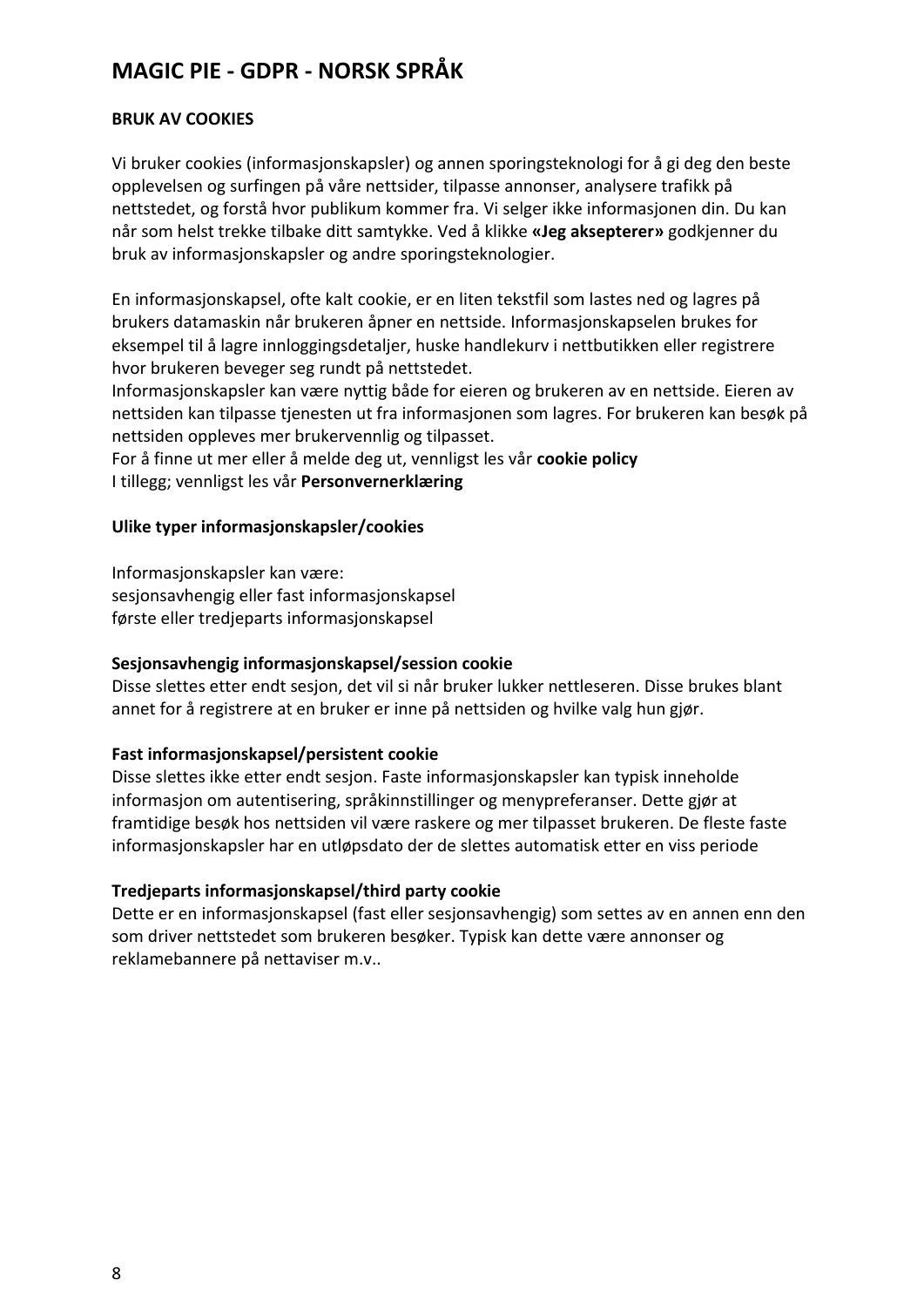### **Cookies/Informasjonskapsler i bruk**

| <b>COOKIE NAVN</b>          | LEVETID              | FORMÅL                 |
|-----------------------------|----------------------|------------------------|
| svSession                   | Vedvarende           | Identifiserer unike    |
|                             |                      | besøkende og sporer en |
|                             |                      | besøkendes økter på et |
|                             |                      | nettsted               |
| hs                          | Økt                  | Sikkerhet              |
| <b>XSRF/TOKEN</b>           | Vedvarende           | Sikkerhet              |
| smSession                   | Vedvarende (To uker) | Vedvarende             |
| <b>TSxxxxxxxx</b>           | Vedvarende           | Sikkerhet              |
| (hvor x er erstattet med en |                      |                        |
| tilfeldig serie med tall og |                      |                        |
| bokstaver)                  |                      |                        |
| TSxxxxxxxx d                | Vedvarende           | Sikkerhet              |
| (hvor x er erstattet med en |                      |                        |
| tilfeldig serie med tall og |                      |                        |
| bokstaver)                  |                      |                        |

## <span id="page-8-0"></span>**COOKIE POLICY**

Dette er Cookie Policy for Magic Pie, tilgjengelig fra [www.magicpie.no](http://www.magicpie.no/)

#### Hva er cookies

Som det er vanlig praksis med nesten alle profesjonelle nettsteder, bruker dette nettstedet cookies, som er små filer som lastes ned til datamaskinen, for å forbedre opplevelsen. Denne siden beskriver hvilken informasjon de samler, hvordan vi bruker den og hvorfor vi noen ganger trenger å lagre disse informasjonskapslene. Vi vil også dele hvordan du kan forhindre at disse informasjonskapslene lagres, men dette kan nedgradere eller "ødelegge" visse elementer av nettstedets funksjonalitet.

For mer generell informasjon om informasjonskapsler, se Wikipedia-artikkelen på HTTPinformasjonskapsler.

#### Hvordan bruker vi informasjonskapsler

Vi bruker informasjonskapsler av forskjellige grunner detaljert nedenfor. Dessverre er det i de fleste tilfeller ingen bransjestandardalternativer for deaktivering av informasjonskapsler uten fullstendig deaktivering av funksjonaliteten og funksjonene de legger til på dette nettstedet. Det anbefales at du legger på alle informasjonskapsler hvis du ikke er sikker på om du trenger dem eller ikke, hvis de brukes til å yte en tjeneste du bruker.

## Deaktivering av informasjonskapsler

Du kan forhindre innstillingen av informasjonskapsler ved å justere innstillingene i nettleseren din (se hjelpen til nettleseren din for hvordan du gjør dette). Vær oppmerksom på at deaktivering av informasjonskapsler vil påvirke funksjonaliteten til denne og mange andre nettsteder du besøker. Deaktivering av informasjonskapsler vil vanligvis føre til at du også deaktiverer visse funksjoner og funksjoner på dette nettstedet. Derfor anbefales det at du ikke deaktiverer informasjonskapsler.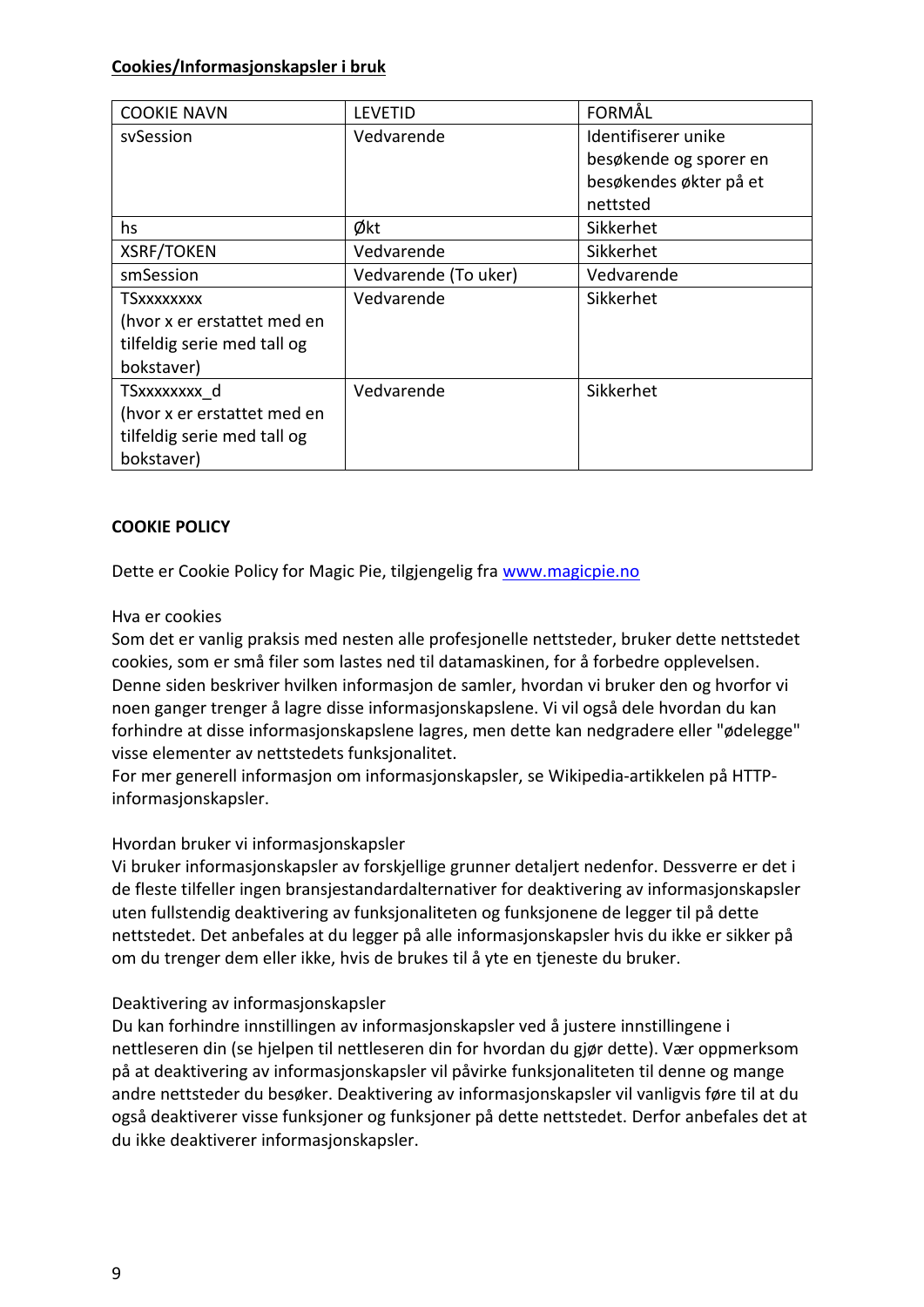## Cookiene vi setter inn:

## Konto relaterte informasjonskapsler

Hvis du oppretter en konto hos oss, bruker vi informasjonskapsler for styring av registreringsprosessen og generell administrasjon. Disse informasjonskapslene vil vanligvis bli slettet når du logger ut, men i noen tilfeller kan de forbli etterpå for å huske dine nettstedinnstillinger når de er logget ut.

### Innloggingsrelaterte cookies

Vi bruker informasjonskapsler når du er logget inn slik at vi kan huske dette faktumet. Dette forhindrer at du må logge inn hver gang du besøker en ny side. Disse cookies blir vanligvis fjernet eller ryddet når du logger ut for å sikre at du kun får tilgang til begrensede funksjoner og områder når du er logget inn.

## E-postadresser knyttet til nyhetsbrev

Dette nettstedet tilbyr nyhetsbrev eller epost abonnementstjenester, og informasjonskapsler kan brukes til å huske om du allerede er registrert, og om du vil vise visse varsler som bare kan være gyldige for abonnement / abonnenter.

## Ordrer som behandler relaterte cookies

Dette nettstedet tilbyr e-handel eller betalingsfasiliteter, og noen informasjonskapsler er viktige for å sikre at bestillingen din huskes mellom sider slik at vi kan behandle det riktig.

### Undersøker relaterte informasjonskapsler

Fra tid til annen tilbyr vi brukerundersøkelser og spørreskjemaer for å gi deg interessante opplysninger, nyttige verktøy eller forstå vår brukerbase mer nøyaktig. Disse undersøkelsene kan bruke cookies for å huske hvem som allerede har deltatt i en undersøkelse eller for å gi deg nøyaktige resultater etter at du har endret sider.

## Skjema relatert informasjonskapsler

Når du sender inn data til et skjema som de som finnes på kontakt sider eller kommentarskjemaer, kan cookies settes inn for å huske dine brukerdetaljer for fremtidig korrespondanse.

## Webkamerainnstillinger

For å gi deg en god opplevelse på dette nettstedet, gir vi funksjonaliteten til å angi dine preferanser for hvordan dette nettstedet kjører når du bruker det. For å huske dine preferanser må vi sette inn informasjonskapsler slik at denne informasjonen kan ringes når du kommuniserer med en side, påvirkes av dine preferanser.

#### Tredjeparts cookies

I noen spesielle tilfeller bruker vi også informasjonskapsler levert av pålitelige tredjeparter. Følgende avsnitt beskriver hvilke tredjeparts cookies du kan støte på via dette nettstedet.

Dette nettstedet bruker Google Analytics, som er en av de mest utbredte og pålitelige analysene på nettet for å hjelpe oss med å forstå hvordan du bruker nettstedet og måter vi kan forbedre opplevelsen på. Disse informasjonskapslene kan spore ting som hvor lenge du bruker på nettstedet og sidene du besøker, slik at vi kan fortsette å produsere engasjerende innhold.

For mer informasjon om Google Analytics-informasjonskapsler, se den offisielle Google Analytics-siden.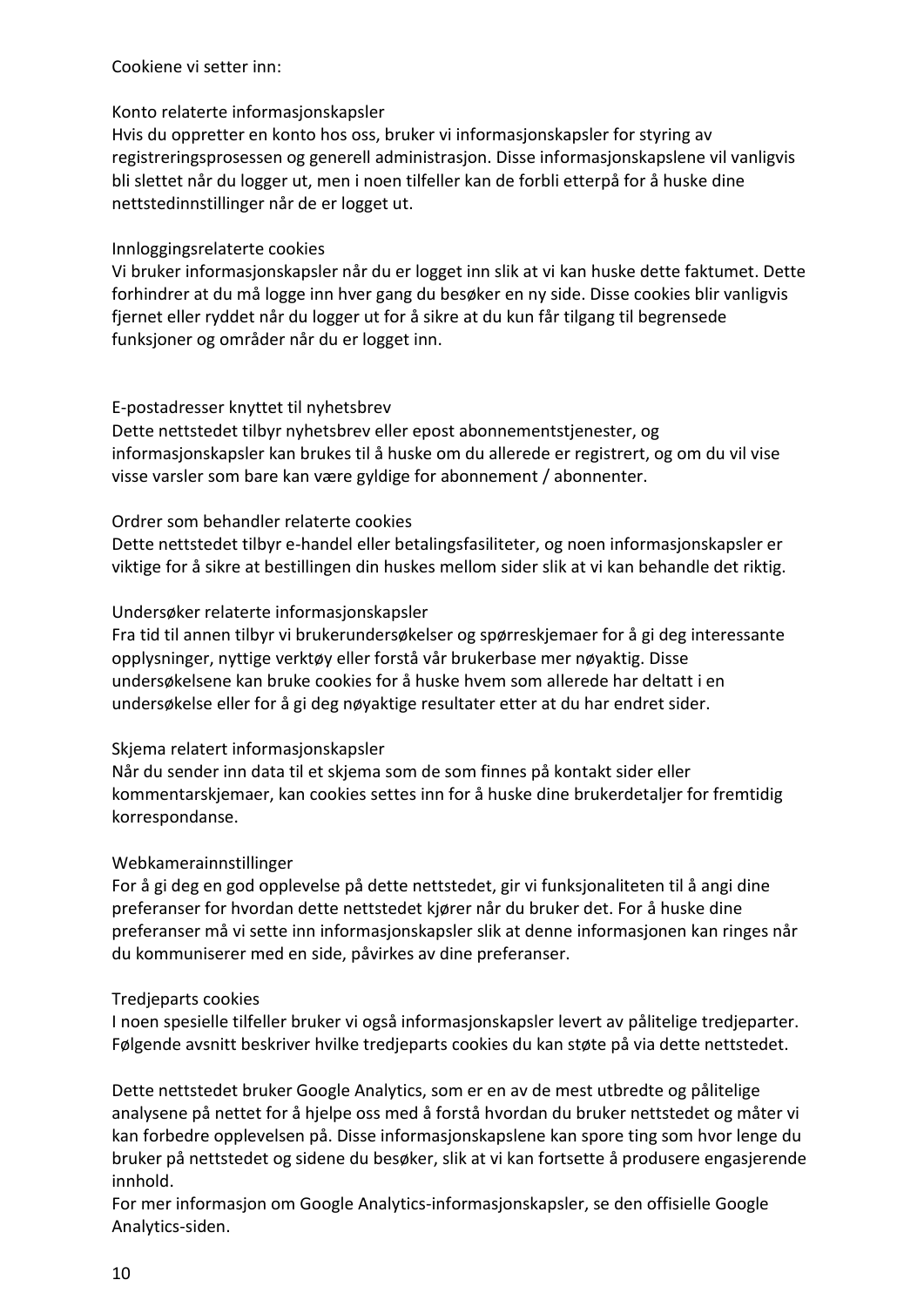Tredjepartsanalyse brukes til å spore og måle bruken av dette nettstedet, slik at vi kan fortsette å produsere engasjerende innhold. Disse cookies kan spore ting som hvor lenge du bruker på nettstedet eller sidene du besøker, som hjelper oss å forstå hvordan vi kan forbedre nettstedet for deg.

Vi tester fra tid til annen nye funksjoner og gjør subtile endringer i måten nettstedet leveres på. Når vi fremdeles prøver nye funksjoner, kan disse informasjonskapslene brukes til å sikre at du får en konsistent opplevelse mens du er på nettstedet, samtidig som vi sikrer hvilke optimeringer våre brukere setter pris på mest.

Når vi selger produkter, er det viktig for oss å forstå statistikk om hvor mange av de besøkende på nettstedet vårt faktisk kjøper, og som sådan er det slags data som disse informasjonskapslene vil spore. Dette er viktig for deg, da det betyr at vi kan presisere forretningsprognoser som gjør at vi kan overvåke våre reklame- og produktkostnader for å sikre best mulig pris.

Flere partnere annonserer på vegne av oss og tilknyttede sporingsskapskaper lar oss bare se om kundene våre har kommet til nettstedet via en av våre partnerwebsteder, slik at vi kan kreditere dem på riktig måte og, når det er aktuelt, tillate våre tilknyttede partnere å gi noen bonus at de kan gi deg mulighet til å kjøpe.

Vi bruker også sosiale medier knapper og / eller plugins på dette nettstedet som lar deg koble til ditt sosiale nettverk på ulike måter. For disse å jobbe på følgende sosiale medier, inkludert; {Oppgi de sosiale nettverkene som har funksjoner som du har integrert med nettstedet ditt ?: 12}, vil angi informasjonskapsler via nettstedet vårt som kan brukes til å forbedre profilen din på nettstedet eller bidra til dataene de holder for ulike formål som er angitt i deres respektive personvern politikk.

## Mer informasjon

Forhåpentligvis har det klargjort ting for deg og som tidligere nevnt hvis det er noe du ikke er sikker på om du trenger det eller ikke, er det vanligvis sikrere å forlate informasjonskapsler aktivert dersom det samhandler med en av funksjonene du bruker på nettstedet vårt. Denne informasjonskapselen ble opprettet ved hjelp av GDPR Cookies Policy Generator

Men hvis du fortsatt søker etter mer informasjon, kan du kontakte oss via en av våre foretrukne kontaktmetoder:

• E-post: [magicpie@magicpie.no](mailto:magicpie@magicpie.no)

## <span id="page-10-0"></span>**PERSONVERNERKLÆRING**

## INNLEDNING

Denne personvernerklæringen gjelder for Magic Pie og forklarer hvorfor vi samler inn informasjon om deg, hvordan vi bruker denne informasjonen og hvordan vi tar hensyn til ditt personvern.

Magic Pie, ved styreleder, er behandlingsansvarlig for virksomhetens behandling av personopplysninger. Erklæringen inneholder opplysninger du har krav på når det samles inn opplysninger fra nettstedene våre (personopplysningsloven § 19) og generell informasjon om hvordan vi behandler personopplysninger (personopplysningsloven § 18 1. ledd).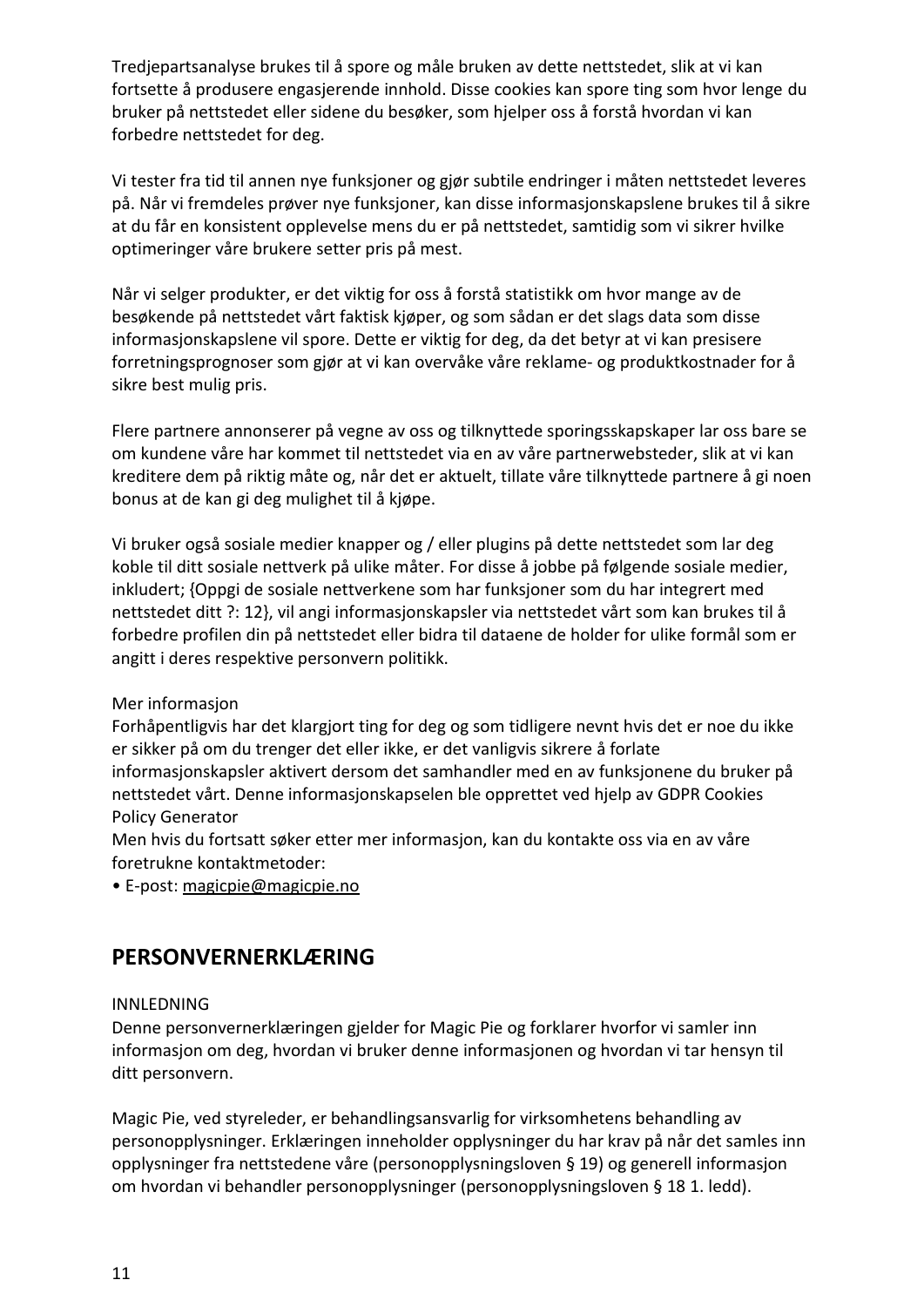Magic Pie's grunnlag for å behandle personopplysninger vil variere, men vil i henhold til personopplysningsloven § 8 bokstav a og b bestå av samtykke fra den registrerte eller fordi det er lovpålagt. Videre kan det være nødvendig å behandle personopplysninger for å oppfylle en avtale med den registrerte eller for å oppfylle en rettslig forpliktelse. Samtykke til behandling av personopplysninger kan når som helst trekkes tilbake i henhold til GDPR artikkel 13 (2) bokstav c.

## **Om personopplysninger og regelverket**

Personopplysninger er opplysninger og vurderinger som kan knyttes til en identifiserbar enkeltperson. Dette kan være navn, adresse, telefonnummer, e-postadresse, IP-adresse og kjøps- og adferdshistorikk.

All behandling av personopplysninger, slik som innsamling, registrering, lagring og utlevering er underlagt særskilte regler, blant annet i personopplysningsloven. Det er styreleder som er ansvarlig for at behandlingen skjer i samsvar med lovens regler. Datatilsynet fører tilsyn med at loven overholdes.

## **Hva slags opplysninger samler vi inn?**

For å kunne levere så gode tjenester som mulig er vi avhengige av å samle inn ulike typer informasjon, inkludert personopplysninger om deg. Under følger en oversikt over hvordan vi typisk samler inn personopplysningene og hvilke opplysninger dette typisk er. Vi samler ikke inn sensitiv informasjon.

## **Opplysninger du selv gir til oss**

Når du registrerer deg på vår nettside, må du oppgi en del informasjon som lagres av oss, slik som navn, e-postadresse og mobilnummer. Vi vil også lagre opplysninger når du kontakter oss senere. Informasjonen du oppgir kan også berikes ved hjelp av oppslagstjenester eller sosiale medier du gir oss tilgang til.

## **Opplysninger vi får gjennom bruk av tjenestene våre**

Når du bruker våre tjenester, registrerer vi informasjon om hvilke tjenester du bruker og hvordan du bruker dem. Vi samler blant annet informasjon om:

## **Din enhet og din internett-tilkobling**

Vi kan registrere informasjon om enheten du benytter, for eksempel produsent av mobil/PC, operativsystem og nettleser. Vi kan også samle informasjon om tilkoblingen til våre tjenester, som IP-adresser, nettverks-id, informasjonskapsler og unike identifikasjonsfiler.

## **Bruk av tjeneste eller kjøp**

Vi registrerer informasjon om din bruk av tjenestene, som hvilke sider du er inne på, når du er inne på sidene samt hvilke funksjoner du har brukt på sidene.

## **Opplysninger vi får fra andre kilder**

Vi kan motta opplysninger om deg hvis du bruker noen av de andre tjenestene vi tilbyr på dette nettstedet. Vi samarbeider også tett med tredjeparter (f.eks. forretningspartnere, leverandører av tekniske tjenester, betalingstjenester og leveringstjenester, reklamenettverk, analyseselskaper, søkemotorer og kredittopplysningsbyråer) og kan motta opplysninger om deg fra disse. Dette inkluderer også opplysninger som er offentlig tilgjengelige.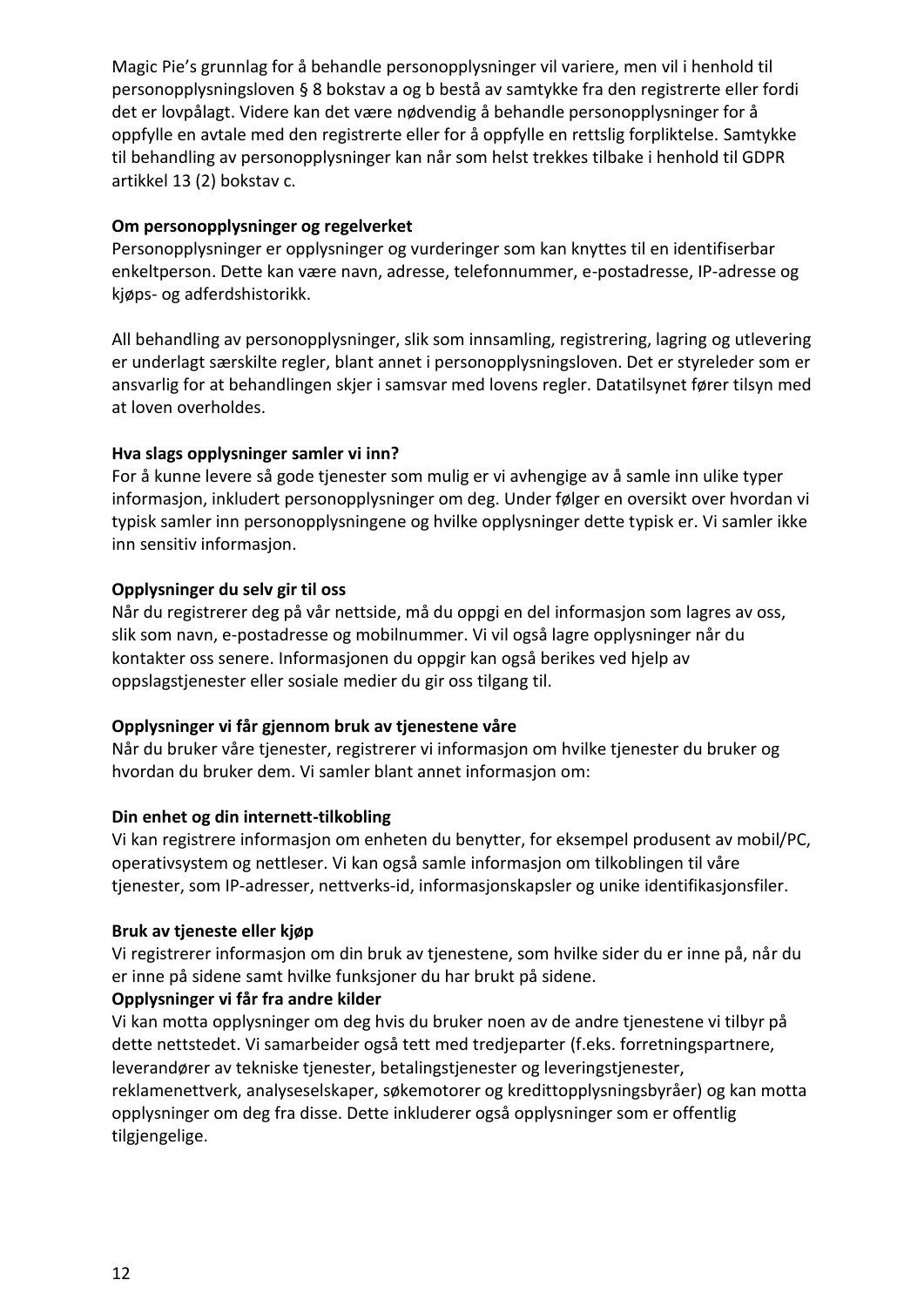## **Informasjonskapsler (cookies) og annet innhold som lagres lokalt**

Når du bruker våre tjenester eller er inne på våre nettsider, lagres informasjonskapsler og annen data som senere kan leses av oss.

## **Automatiske vurderinger**

Gjennom analyse av dine kjøp og atferd kan det utledes automatisk kategorisering av deg som kunde.

### **Hva brukes opplysningene til?**

Vi bruker personopplysninger til følgende formål:

## **For å levere og forbedre tjenestene våre**

Vi bruker personopplysninger for å levere tjenestene våre til deg. For eksempel trenger vi personopplysninger for at du skal kunne logge inn på våre sider og om relevant, for å kunne betale for tjenester. Vi bruker også personopplysninger for å sikre en best mulig brukeropplevelse for deg, blant annet ved å tilpasse visningen av innholdet til din skjerm/enhet og å sørge for raskest mulig lasting av sidene.

## **For å tilpasse tjenestene, gi deg anbefalinger og relevant markedsføring**

Vi ønsker å gi deg anbefalinger, produktinformasjon og tjenestetilpasninger som er mest mulig relevant for deg. Dette vil både bli gitt på bakgrunn av din egen atferd, f.eks. på bakgrunn av hvilke produkter og tjenester du har brukt eller kjøpt, annonser du har klikket på, eller artikler du har lest, og på bakgrunn av atferden til andre brukere med liknende bruksmønster som deg.

## **For å forbedre digital kommunikasjon og annonsering**

Vi bruker dine personopplysninger for å forbedre vår annonsering. Ved å opprette en profil hos oss godtar du målrettet annonsering gjennom programmatiske kjøp og målrettet annonsering gjennom sosiale medier der din persondata vil benyttes i kjøp av slik annonsering.

## **For å utarbeide statistikk og forstå markedstrender**

Vi utarbeider statistikk og kartlegger markedstrender. Dette gjør vi for å kunne forbedre og videreutvikle produkttilbudene og tjenestene våre. Så langt det er praktisk mulig forsøker vi å gjøre dette med anonyme opplysninger, uten at vi vet at informasjonen er knyttet spesifikt til deg.

## **For å forhindre misbruk av tjenestene våre**

Vi bruker personopplysninger for å forhindre misbruk av tjenestene våre. Misbruk kan være forsøk på å logge på andres kontoer, forsøk på svindel, "spamming", hets, sjikane og andre handlinger som er forbudt etter norsk lov.

## **Deling av opplysninger**

Magic Pie deler i noen tilfeller personopplysninger med andre selskaper som utfører tjenester på våre vegne. Dette er først og fremst for å gi deg en tryggere og bedre handleopplevelse. Her er de viktigste eksemplene:

## **Når andre utfører tjenester på våre vegne**

For eksempel web- og markedsføringsbyråer til å drifte nettbutikken og vise deg målrettet markedsføring samt lage kampanjer. Disse har ikke lov til å bruke disse personopplysningene til noe annet enn å utføre tjenester for Magic Pie.